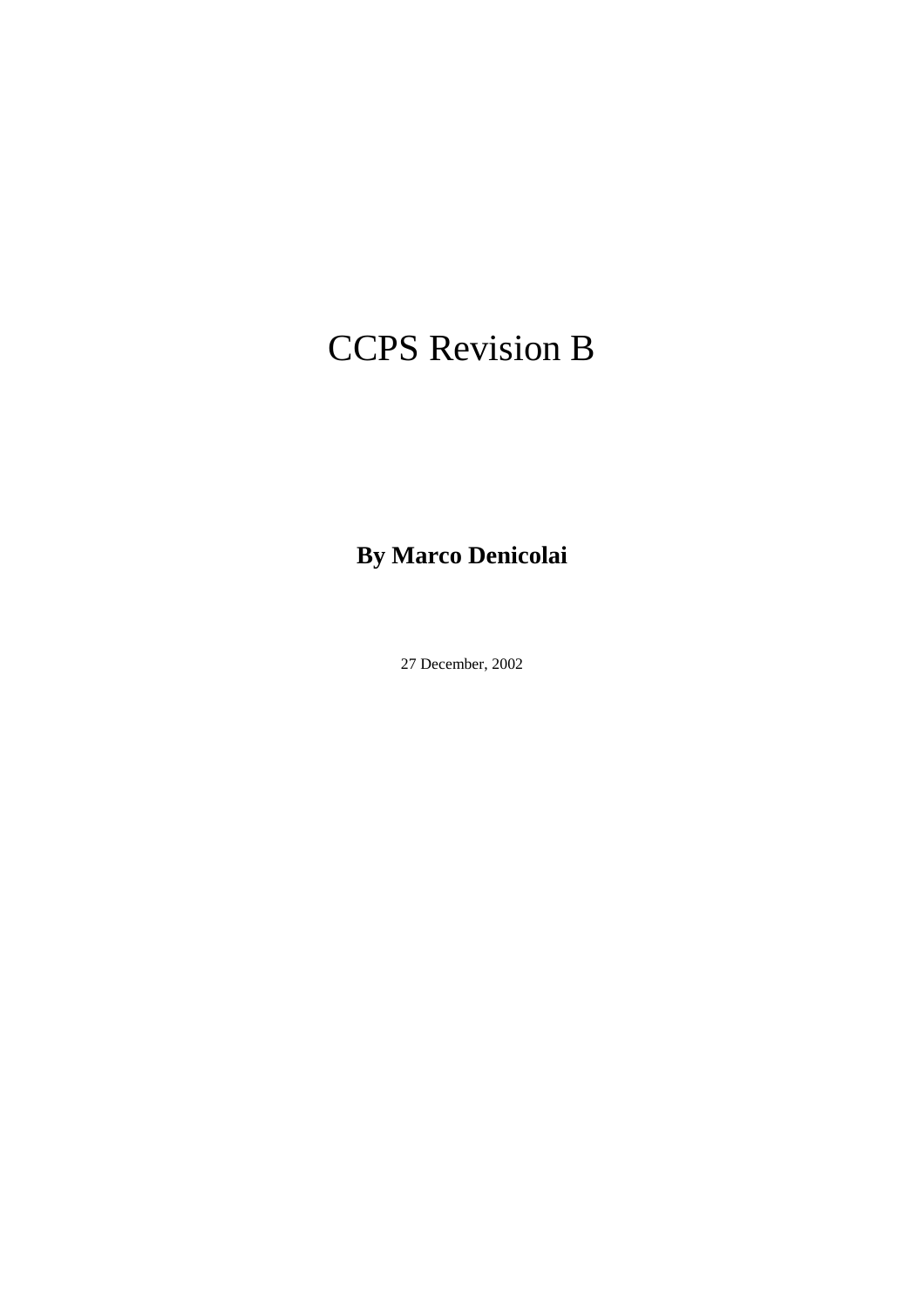## *1. GENERAL*

During the use of Thor's power supply, I experienced several times a failure on the Driver PCB:

- the HV trace (560 Vdc) was arcing to a nearby mains trace (phase or neutral)
	- two IGBT on the same bridge arm got short-circuited
	- the 10A FF fuse blew up
	- large portions of the relative PCB traces were vaporized.

Did the IGBT short generate an extravoltage that arced the mains to HV or the other way round? No way to know that…

In January 2002 I decided to revise the whole power supply in order to improve its reliability. This is the (compressed) description of that activity and of its results. In the following I assume that you are familiar with Thor's power supply design and architecture.

## *2. BETTER IMMUNITY TO SPARK GAP TRANSIENTS*

The clearance between the HV and mains traces was really too small, about 3 mm. The transients generated by Thor were probably "shaking" the almost floating HV, up to a point were breakdown occured.

I took the CCPS home and used only a single Driver module (max. 5 kV) to charge an external 0.1 uF capacitor. I short-circuited the capacitor with some 15 cm length of HV wire and took different measurements with a digital scope. I also simulated the same circuit with MicroSim and got similar results (see Figure 1). D1 to D4 are the IGBT bridge freewheeling diodes, V1 and V2 represent the HV supply (560 Vdc).



*Figure 1 Schematics for the simulation of spark gap transients.* 

So, what happens? When switch U1 closes, voltage across C1 swings, changes polarity and becomes negative. The bridge made by D4 to D7 is forward biased (current flow Ic). The secondary terminals of the transformer TX1 are forced at about at the same (negative) potential. For the TX1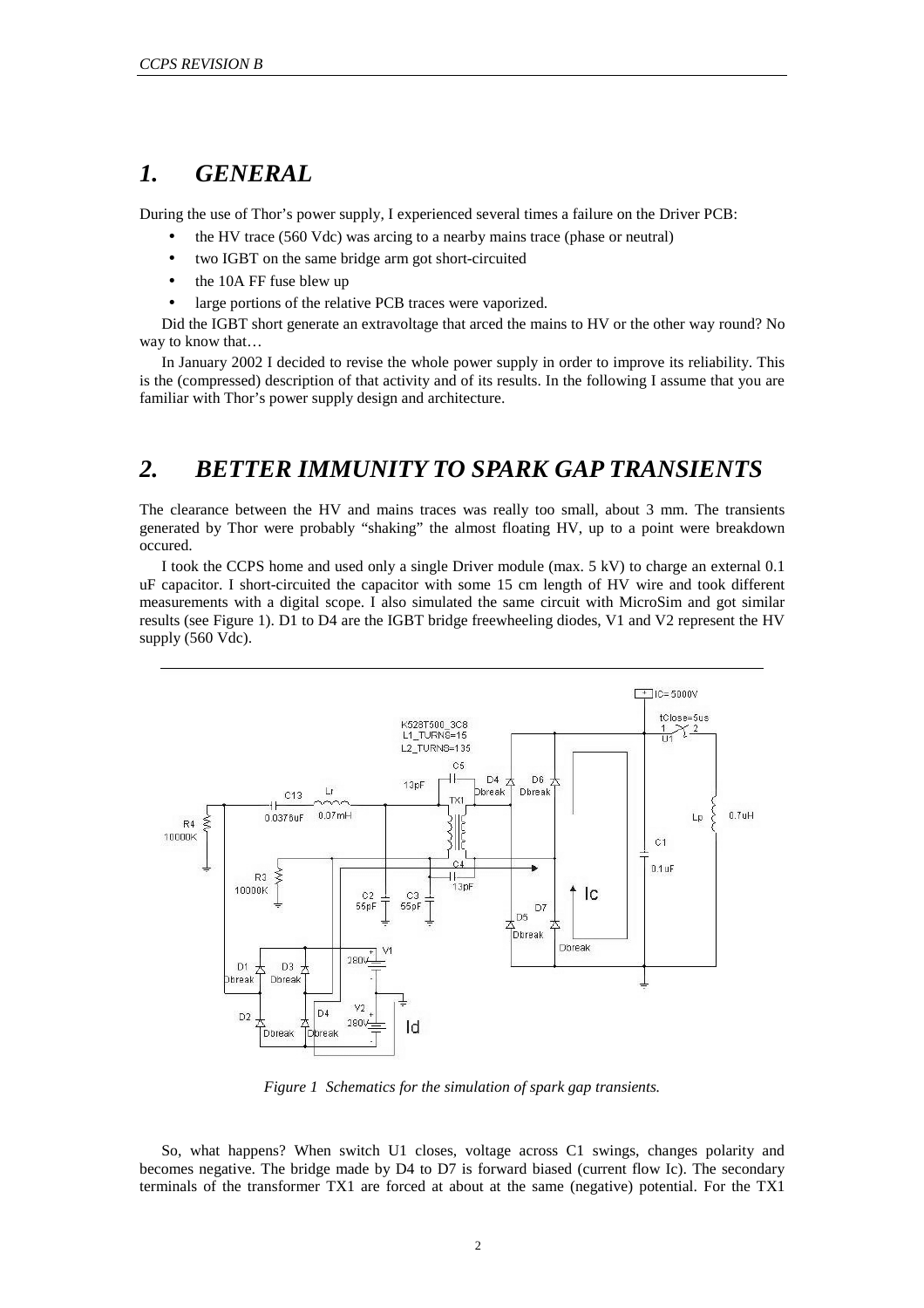interwinding capacitance (C4 and C5), a fraction of that voltage will reach the primary terminals, that will be virtually short-circuited. Now, D1 to D4 will clip this voltage transient to +280VDC and clamp it to -280VDC in respect to ground (current flow Id). As these diodes are not ideal, the initial transient front will get through and tend to be superimposed to the 560 Vdc.





*Figure 2 Transient caused by wrong ground wiring.* 



They key point here is that the transient is generated between TX1 primary winding and GND (or 560 Vdc line), not between the two primary terminals of TX1.

After the simulation I measured current and voltage (in respect to GND) of the connection between a primary terminal of TX1 and the anode of D3 (Figure 2):

- trace 1 is the current (2A/div)

- trace 2 is the voltage (200V/div)

This transient train could be observed when the capacitor C1 (charged at 1.2 kV) was shorted. From the waves polarity (I spare you from the details) it was possible to see that charge coming from TX1 was "feeding" the 560 Vdc line, through the flywheel diodes.

With C1 charged at 2 kV the current in the flywheel diodes peaked to 8A! Now imagine what happens when there are 4 Driver modules output in series. The upper one of the chain will see now a 5 kV charged capacitor being shorted (1/4 of the full 20 kV), but this time the module has got a 5 kV DC offset above GND. How much the flywheel diode current might be?



*Figure 4 Reduced transients using an improved ground wiring.* 



*Figure 5 A better grounding to node A.*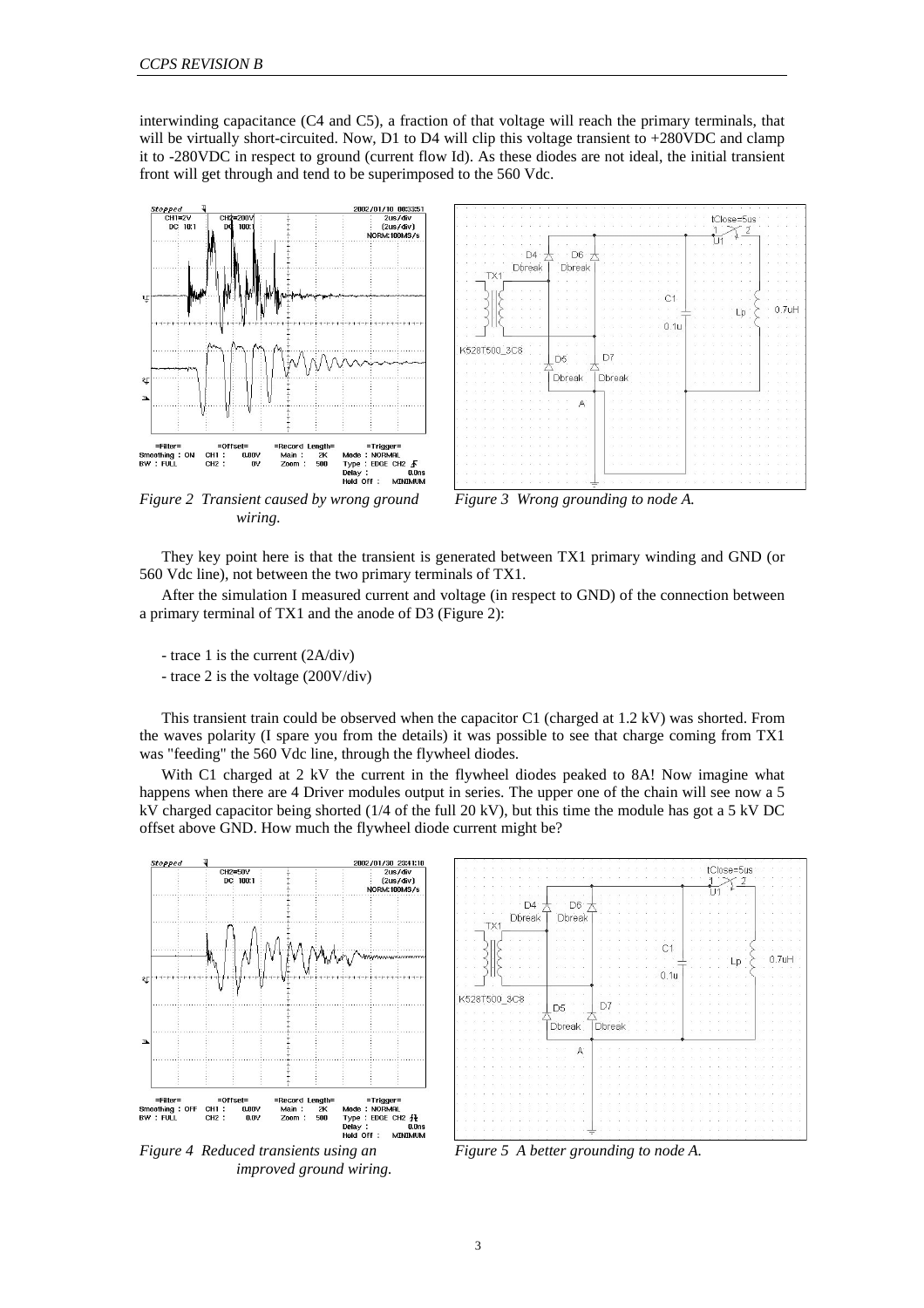I have also moved my probes to the other leg of XT1 and measured the SAME waveforms and with the SAME polarity. For these transients, the TX1 primary terminals appeared really as shorted together at the same potential.

Inspecting the Transformer module I noticed that the GND connection of the diode bridge ran parallel to the external capacitor connection for a good 15 cm (Figure 3) before reaching GND. By simply having the wires separated and far from each other I was able to reduce the amplitude of the voltage transient generated to about 100 Vpp (see Figure 4). Then I tried to connect the primary capacitor GND directly to the "solid GND" copper bar: the transient was back, at full amplitude.

Lesson learnt: transients are generated by potential super-imposed to the connection of the HV bridge (node A) to GND.

In the first case, potential was electromagnetically induced in the A-GND net by the C1 grounding wire running parallel. In the second case, when the primary cap was connected to the GND copper bar, potential was created by the capacitor current flowing too through the A-GND net. The stray inductance of the wire generated the voltage rise. Eventually I rewired the connections of the Transformer module under test as from Figure 5, obtaining a final transient as from Figure 4.





*Figure 6 The original Transformer module interconnection scheme.* 

*Figure 7 The improved Transformer module interconnection scheme.* 



*Figure 8 The original Transformer module interconnection scheme.* 

Back to the full power supply configuration, featuring 4 Drivers and 4 Transformer modules with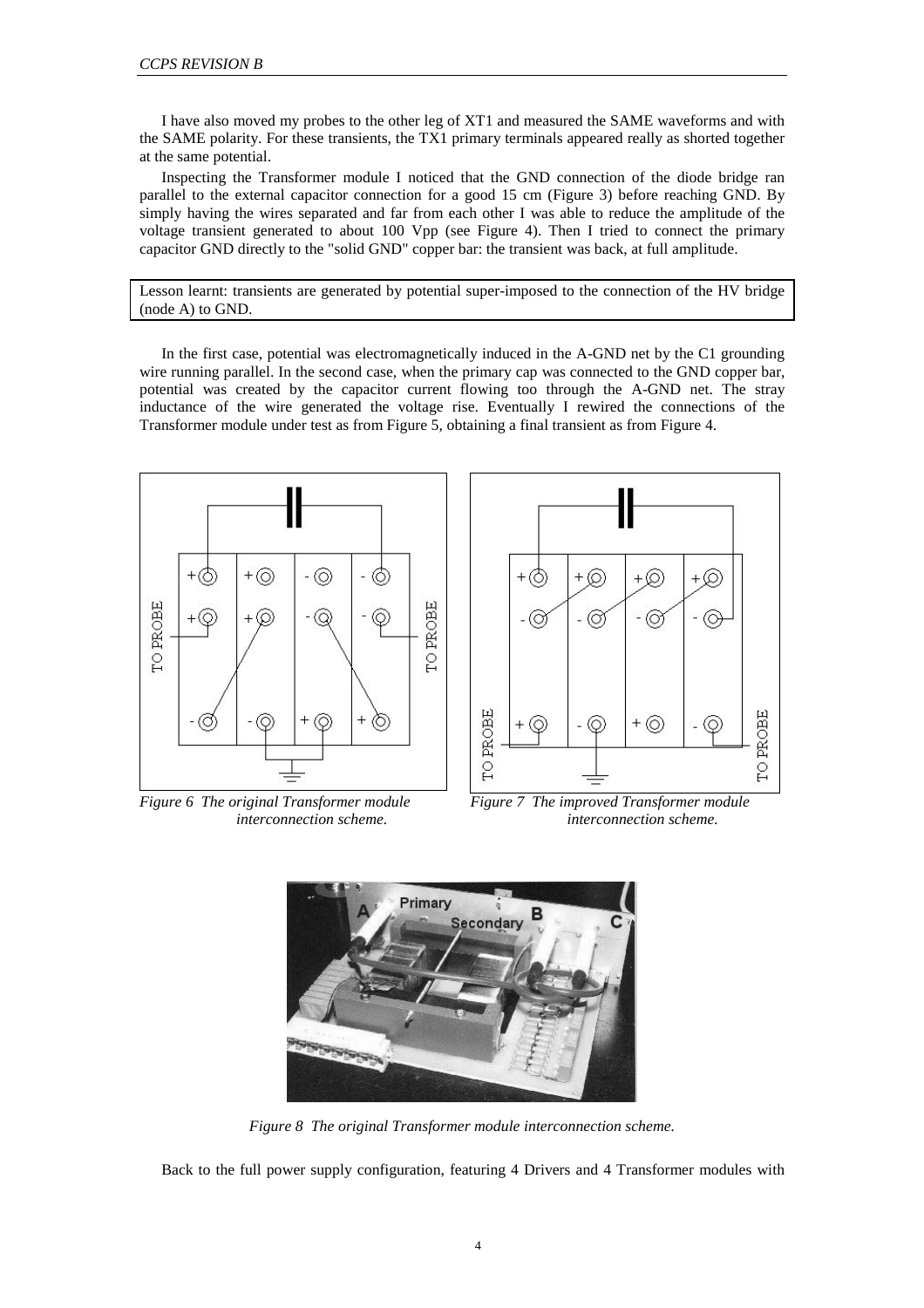outputs connected in series, I used the "lesson learnt" above to improve things. I modified the Transformer module internal and external connections as from Figure 7. Keep in mind that, in each module, the HV diode bridge is always directly connected to the upper two connectors B and C (see Figure 8), while the lower connector A uses about 15 cm of HV cable. It is, therefore, much better to run the capacitor charge/discharge current through the upper connectors than through the lower ones.

After these modifications, short-circuiting a capacitor charged at 1 kV with two modules in series I could measure a transient of only 50 Vpp on the module that was 500 Vdc above ground.

## *3. THE BOOSTRAP PROBLEM*

The high-side IGBT Q1 gate drive is fed from a floating power supply constituted by C9 (see the old schematics), while Q3 is fed from C10. These are the so-called "bootstrap" components. The name comes from the fact that C9 and C10 get charged to VP15 only when the low-side corresponding IGBT conducts.



*Figure 9 Current flow charging the bootstrap capacitor C9 to VP15.* 

This is not an issue for a usual switching power supply, where the bridge is switching continuously, but the situation is different for a CCPS, inherently working in discontinuous mode. The first bridge commutations at the capacitor charge beginning (and possibly the sporadic commutations needed to maintain the capacitor charged) will easily fail to switch the high-side IGBTs reliably on, because C9 and C10 are not yet charged at a sufficient voltage.

This effect could be observed quite easily with a digital scope. The drive pulses with insufficient charge reserve resulted in a rapid IGBT on-off cycle that, in turn, generated quite ugly transients. More, the series resonant load drive synchronism was broken: the load was driven with a wrong sequence, resulting in high-current transients in the load itself.

To solve this problem I added the signal ENC, working as an on-off control for the high-side IGBTs. ENA and ENB now control directly the low-side IGBTs, while they control also the high-side IGBTs only if ENC=1 (see Figure 11). This way, ENA and ENB can be made clocking continuously and capacitors C9 and C10 will be kept charged. The resonant load will be powered only when ENC=1.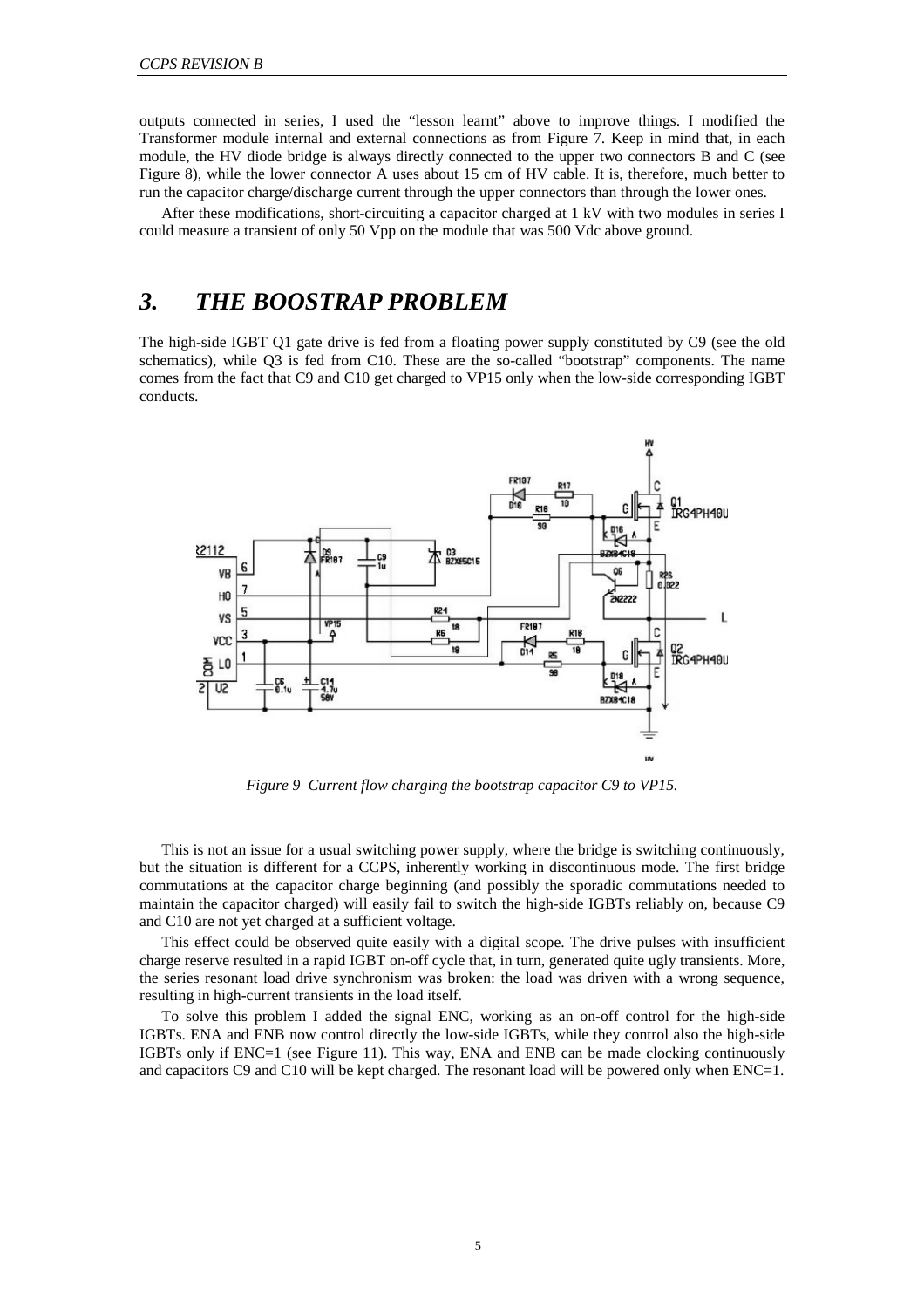

*effect on IGBT Q1-Q4 switching.* 



## *4. MODIFICATIONS TO THE DRIVER MODULE*

After having optimized the Transformer modules and their cabling, it was time to examine the Driver module for possible improvements. I made the following changes:

- 1. The drive signals ENA and ENB experienced crosstalk and were also very prone to EMI. This translated into the possibility of shoot-through. I separated the return wires of ENA and ENB, and modified their input network to allow for RS-422 level drive. On the Controller module, I added an AM26LS31 chip (quadruple RS-422 driver) to provide the required differential drive signals.
- 2. I added the drive signal ENC (RS-422 levels) for the reason described in the previous chapter. As its use requires modifications also in the Controller module, I added also a jumper to force ENC=1. This way, the new Driver is ready for the new ENC drive mode, but still compatible backwards with the current (old) Controller.
- 3. I rewired ENA, ENB and ENC on the backpanel, using twisted-pair cable.
- 4. The 230 Vac transformer used on each module took a lot of space. I added a single toroidal transformer 230 V / 18 V inside the rack and fed all four modules from that. This way I saved space and didn't have anymore mains phase and neutral on the Driver PCB.
- 5. The gained space allowed my to turn by 90 degrees the IGBT group. The new position allows for easily replacing one or more IGBTs without having to disassemble the four of them
- 6. I added a connection to the PE (Protective Earth) for EMC filtering.
- 7. I noticed that the HCPL2430 has got TTL outputs, while the IR2110 has got CMOS inputs. Therefore, I used only HCT logic between them (5V CMOS with TTL inputs). ACT would have been a second choice, but too fast for the job and introducing more risks than benefits.
- 8. The two big 470 uF 400 V smoothing capacitors, the three mains fuses and the 3-phase bridge did also take a lot of space. I decided to move all of them out of the module and bring the readily rectified 560 Vdc to the PCB. I used stud type capacitors, mounted with the 3-phase diode bridge on an aluminium backpanel very near to the driver DIN connectors, to minimize connection stray inductance.
- 9. On the Driver PCB I added two 0.33 uF 1 kV pulse capacitors in parallel to the 560 Vdc, very near to the IGBT legs, to provide a reserve for the fastest transients.
- 10. I also eliminated the fuses (12 in total) on the 3 phases feeding the 3-phase diode bridge. The on-board FF 10A fuse provides already protection and flashover danger is eliminated because mains isn't brought to the PCB anymore. If nothing else helps, the automatic fuse feeding the whole rack opens in case of overload.
- 11. Return current flowing back from the resonant load through the IGBT flywheel diodes tends to raise the voltage between HV+ and HV- (560 Vdc). I added a 560 Vdc varistor between HV+ and HV– for protection.
- 12. I reduced the footprint of resistors and diodes to allow for tighter component packing.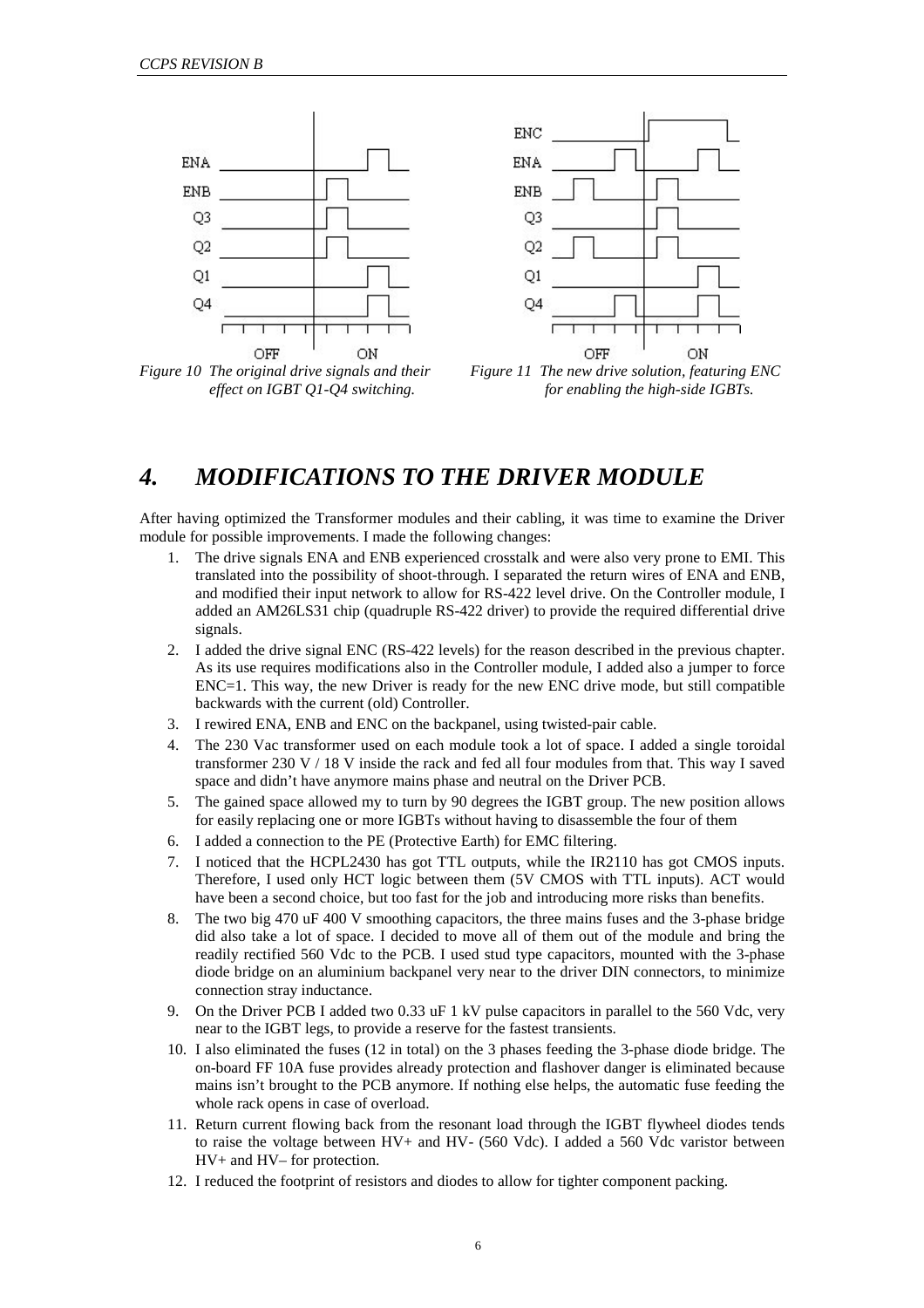- 13. I replaced the 18 V zeners protecting the IGBT gates from overvoltage with 16 V (SMD) types.
- 14. I added in parallel to them also 18 Vdc varistors (SMD). I haven't got evidence that this modification is actually effective. The varistor should be faster than the zener but, on the other hand, it has a much softer transfer characteristic (i.e. a higher "steady" clamping voltage). Performance depends on the transient to be suppressed…
- 15. I changed the location of the high-voltage signals and low-voltage signals on the two DIN backpanel connectors. All low-voltage signals (ENA, ENB, ENC and 18 Vac) are now grouped on the same DIN connector and reach the PCB through a straight pin header with a twisted-pair cable bundle.
- 16. I added an Y1 4.7 nF capacitor between HV- and PE, for EMI filtering.
- 17. I added a 330 Vdc varistor between HV+ and PE, to protect from possible common mode transients from the Transformer module (see previous chapters).

I marked the new Driver design as V 5.0, assembled four new prototypes and started testing them with Thor, confident that it would work perfectly.



*Figure 12 Driver V 5.0 (one side of the IGBT bridge).* 

## *5. MORE MODIFICATIONS TO THE DRIVER MODULE*

Already during the first run with Drivers V 5.0 I managed to break one of them. Even if I had tested each of them alone up to 2 kV, grouped as a series of four they didn't last more than a few seconds. The output voltage didn't even raise enough for the spark gap to breakdown. This meant to me that the failure was due to transients generated by the IGBT drive components.

I haven't got the possibility to use a high-voltage differential probe and the vicinity of Thor was really not the most suitable for 10V-range, microsecond-time scale measurements. I was left with quite a few possibilities to measure the damaging transients… Then I thought about a new strategy:

- 1. build a load capable of generating measurable transients also at relatively low supply voltage
- 2. optimize the Driver circuitry to minimize these transients

I used a single Driver module, with a simple load made of a 10-ohm power resistor. I fed 30 Vdc between HV and ground (instead of 560 Vdc) and I powered my oscilloscope through an isolation transformer. Please refer to the simplified Driver schematics in Figure 13.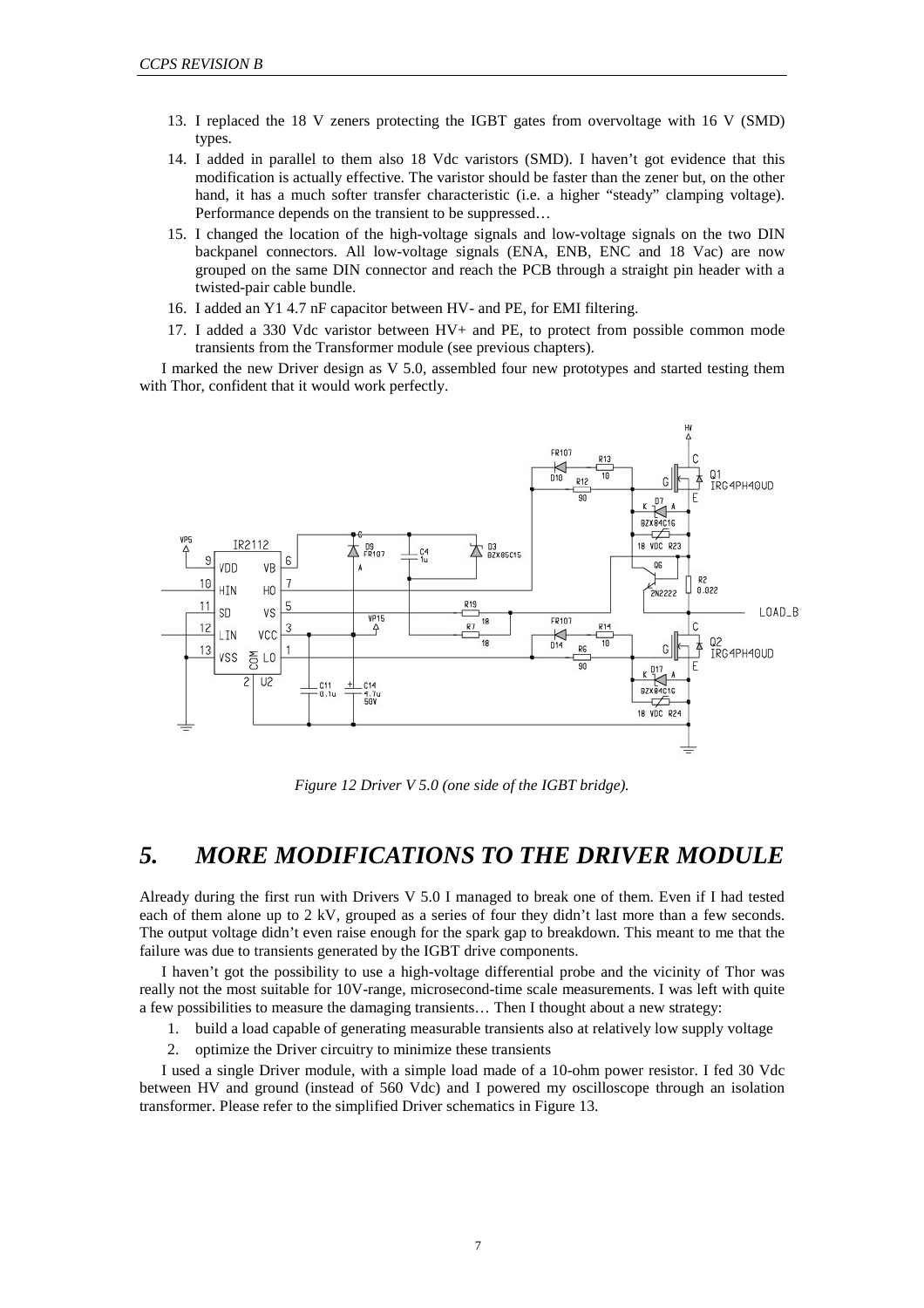

*Figure 13 Simplified schematics of the Driver's full-bridge.* 

### *5.1. Effect of the IGBT reverse transfer capacitance*

Without big difficulties I could measure serious transients on the gate of all IGBTs: see Figure 16 and Figure 18, example. These transients appeared in correspondence with the ON/OFF commutation of the paired IGBT on the same side of the bridge and were due to the IGBT reverse transfer capacitance C<sub>rev</sub> (in other words, the capacitancve between gate and collector). This mechanism is (or should be) well known but a short explanation is still in place.

The first case is when  $V_{ce}$  grows rapidly. Referring to Figure 14, when Q2 (the aggressor) starts conducting,  $V_{ce}$  of Q1 (the victim) increases tending to HV. The capacitance  $C_{rev}$  charges (to HV – V<sub>g</sub>) with current I<sub>c</sub> through the gate resistance R. This current generates a potential  $V_r$  on R that adds to the original gate drive  $V_g$ . Therefore, the net result of Q2 commutating on is a positive transient on the gate of Q1.

The second case is when  $V_{ce}$  decreases rapidly. Referring to Figure 15, when Q3 (the aggressor) stops conducting,  $V_{ce}$  of Q4 (the victim) decreases tending to zero. The capacitance  $C_{rev}$ , which is charged to HV –  $V_g$ , discharges through R with current I<sub>c</sub>. . This current generates a potential  $V_r$  on R that subtracts to the original gate drive  $V_g$ . Therefore, the net result of Q3 commutating off is a negative transient on the gate of Q4.

> In a nutshell, whatever is the gate state of the victim IGBT, a rapid change of its  $V_{ce}$  will tend either to turn it on or off.





*Figure 14 Q2 closing generates a positive transient on Q1 gate.* 



The natural solution to the above problem is to provide a low impedance gate drive: decreasing the value of R also the transient  $V_r$  gets reduced. In particular, as the victim IGBT is always attacked when in off state, a low off-state impedance is required. I modified the gate drive networks as follows:

- on all four IGBTs, I replaced the series of the FR107 and the 10-ohm resistor with a single PRLL5819 SMD schottky diode.
- On the high-side IGBTs, I also replaced the 18-ohm resistors (R19 and R20) with a short.

The improvement achieved by implementing this technique can be easily seen from Figure 17 and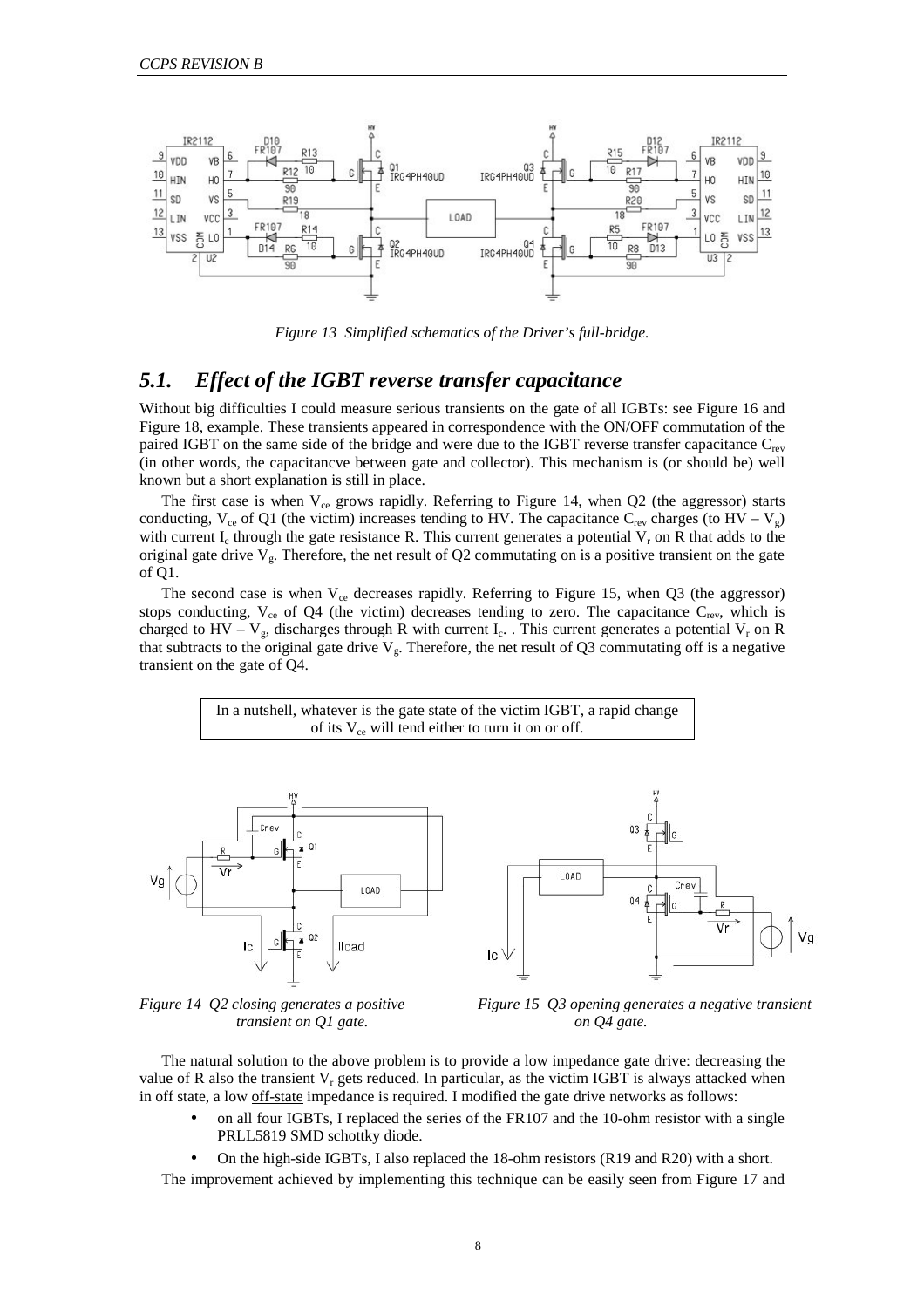Figure 19.



*Figure 16 Vge(Q1) with R19 = 18 ohm.* Figure 17 Vge(Q1) with R19 = 0 ohm.



2/07/05 19:36:5<br>- Sus/div

:::::::::/div<br>| (Sus/div)<br>| NORM:200MS/

pped<br>CITI=500m'

00 100



*Figure 18 Vge(O4) with R8 = 90 ohm. Figure 19 Vge(O4) with R8 = 0 ohm.* 



### *5.2. Driver IC VS undershoot*

Being satisfied with the resistive load, I started using an inductive one. I added a coil made of some 20 turns of air-wound wire in series with the same 10-ohm power resistor. HV was again fed with 30 Vdc.  $V_{ge}$  of the IGBTs looked good but I measured a dangerous undershoot of about  $-7$  V (Figure 21) on the VS pin (pin 5) of the IR2112 driver IC in correspondence of the load being turned off.

On the IR2112 datasheet are mentioned several restrictions regarding the potential that can be applied to VS. In a nutshell, voltages lower than  $-5$  V will trigger a mechanism internal to the IC that will temporarily latch the high side output in its current state and will not respond to input transitions (on the high-side) while the undershoot persists. Voltages lower than  $-10V$  could actually damage the chip.

The transients I measured were generated as follows. Refer to Figure 20. When Q1 and Q4 are conducting, current  $I_{load}$  flows through the load. When both of these IGBT turn off, the inductive load will generate an opposite polarity voltage upon its terminals, trying to sustain a current with the same direction. The resulting current I<sub>rev</sub> will have no other possibility than to flow through the flywheel diodes integrated with IGBTs Q2 and Q3. Once VS falls 2 V or so below ground, the diode of Q2 is supposed to clamp the node to ground. Actually, VS falls way below ground until the diode gets through its forward recovery process and the current overcomes the effect of the parasitic inductances.

The solution for this problem in the Driver V 5.0 and its previous versions had been an 18-ohm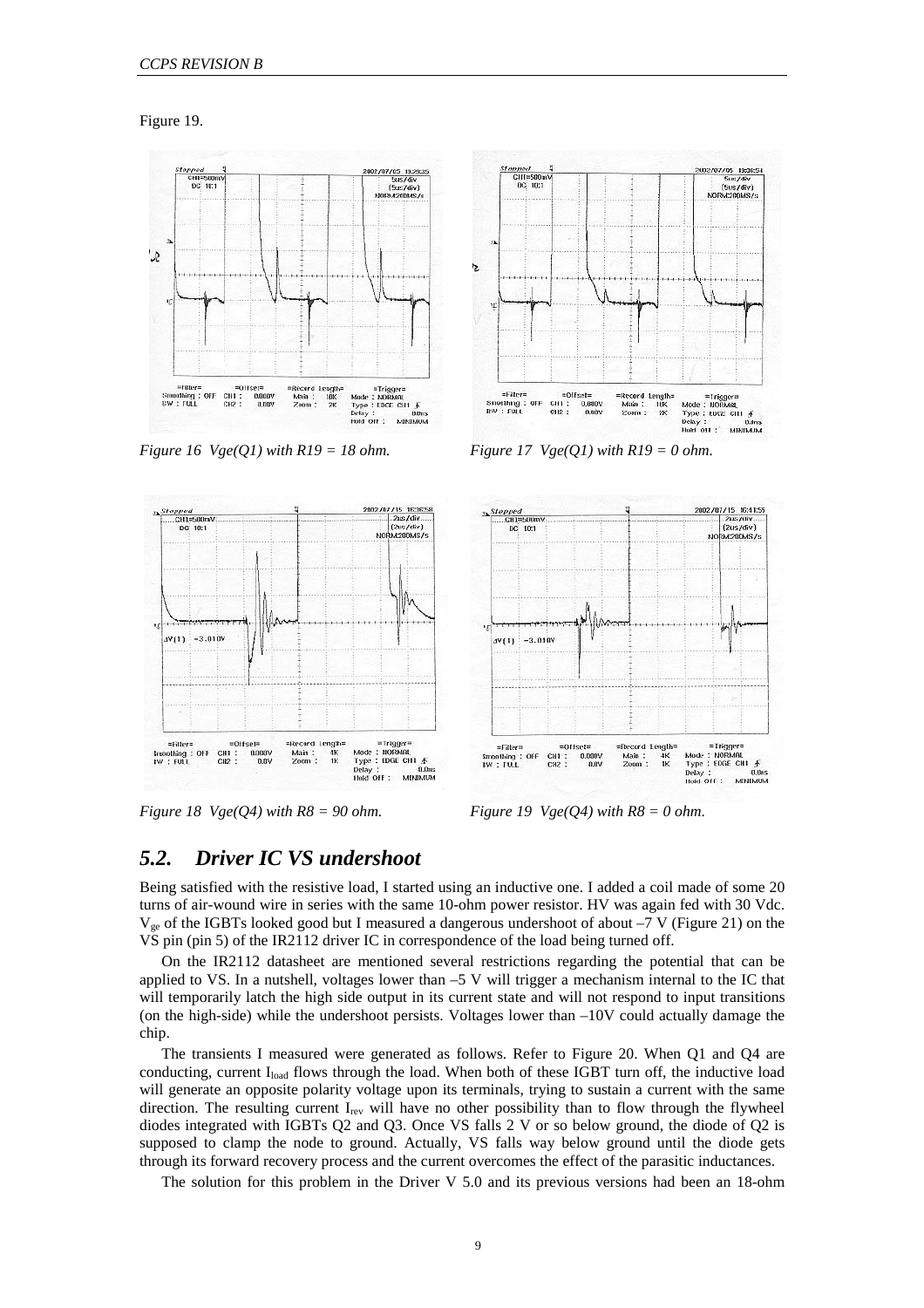resistor (R19) between the IR2112 VS pin and the load node, but I had already found out (see previous chapter) that this was prone to generate transients on the IGBT gates. What I needed was a compromise between a 0 and 18 ohm solution: I decided to use a fast diode directly between pin VS and ground, plus a small value for R19. The diode had to have the following characteristics:

- low forward drop voltage
- at least 600 V of continuous reverse voltage
- low forward recovery time
- SMD case to limit the lead inductance

A schottky diode was suppressing perfectly the transient: unfortunately the reverse voltage constrain made it unviable. I tested several diodes with very low reverse recovery time (e.g. 30 ns): sadly, they had a forward recovery time of several hundreds of nanoseconds. I tested also some diodes with guaranteed low forward recovery time: being in big through-hole packages made cumbersome their connection to the IR2112 and, actually, lengthened their recovery time.



*Figure 20 When Q1 and Q4 turn off, a negative transient is generated on node VS.* 



*Figure 21 VS undershoot with R19=0 ohm. Figure 22 VS undershoot with R19=4.7 ohm and diode BYG70J.* 

Eventually the best candidate was the fast soft-recovery, controlled avalanche rectifier BYG70J with:

- forward drop voltage of 2.1 V
- continuous reverse voltage of 600 V, avalanche breakdown at 700 V
- reverse recovery time of 30 ns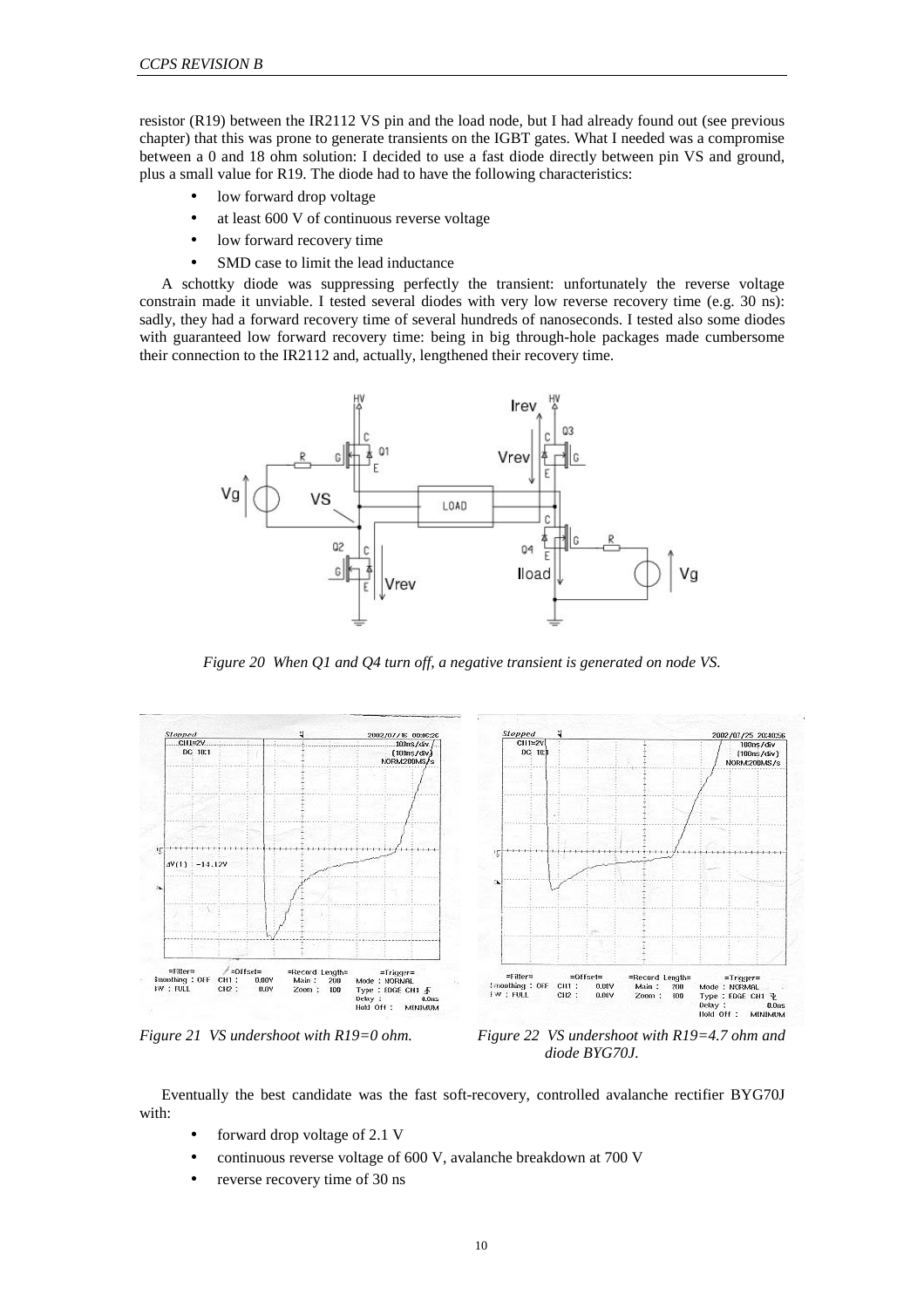#### DO-214 case

I replaced the 18-ohm carbon R19 with 4.7-ohm thick film SMD resistor and connected the diode of from Figure 23. My measured transient got reduced to some –2.8 V (Figure 22).



*Figure 23 Preventing negative transients on pin 5 (VS).* 

## *5.3. The stray inductance strikes back*

After having optimized with both a resistive and an inductive load, it was time to check all over again with the real load, at a respectable high working voltage. I connected a Transformer board as the Driver load and fed HV with 300 Vdc. I measured a VS undershoot safely within limits, while Vge of the IGBTs didn't show serious transients when driving an off state.

On the contrary,  $V_{ge}$  was not "clean" when driving an on-state: an ugly ringing was present in correspondence of  $V_{ge}$  reaching the Miller plateau (Figure 25). The same ringing could be measured in the resonant load and several nodes of the Driver. By reducing HV to zero I was able to verify that the transient disappeared (Figure 24), which confirmed the IGBT emitter stray inductance being responsible for the transient.



*Figure 24 Vge(Q2) with R6 = 90 ohm and HV = 0 V. Figure 25 Vge(Q2) with R6 = 90 ohm and HV = 300 V.* 

The emitter stray inductance is the sum of the IGBT internal bond wire, the package lead and the connecting trace inductances. It affects the switching behaviour with two mechanisms. First, as the gate charging current must flow also through this inductance, the resulting potential drop slows down the charging. Second, the emitter inductance creates a negative feedback between load and gate current. As the load current increases, again, a voltage is developed upon the inductance that subtracts to the gate drive voltage. The rate of the gate charging is, once again, decreased. More, the emitter inductance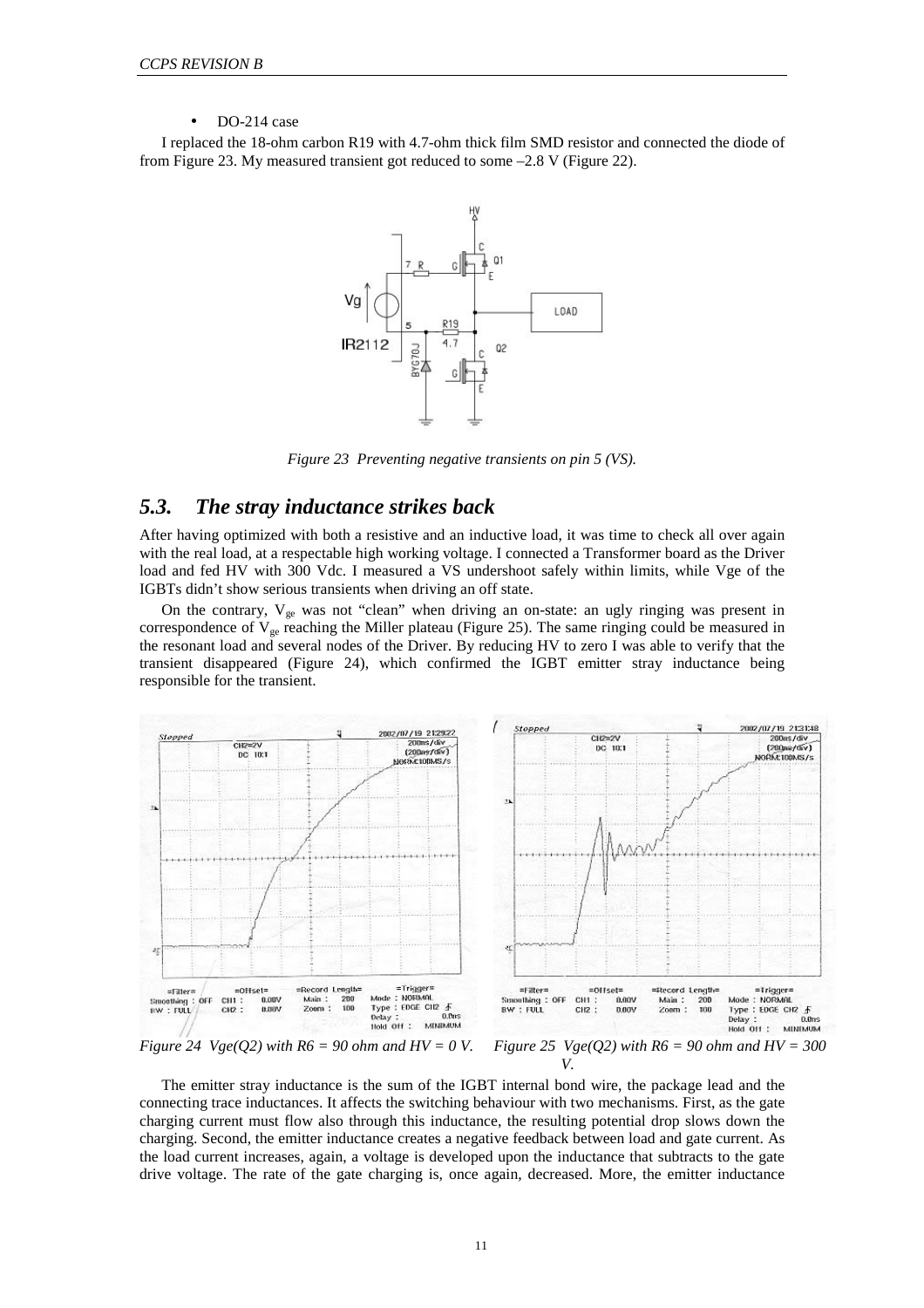forms together with the IGBT internal capacitance  $C_{\text{ies}}$  a resonant circuit that is excited by the steep edges of the gate drive voltage. This is the cause of the ringing that can be seen in Figure 25 and Figure 27.

On the other hand, a slow turn-on increases the IGBT commutation losses. Referring to Figure 26, during the first  $V_{ge}$  rising (t<sub>1</sub>), before of the Miller plateau,  $V_{ce}$  stays almost constant and the load current increases. During the following phase, the Miller plateau  $t<sub>2</sub>$ , the load current stays constant and  $V_{ce}$  drops down to almost zero. Of course, this is an idealized situation with a resistive load but, in a nutshell, commutation losses are experienced from the first application of  $V_{ge}$  until the end of the Miller plateau.

Aware of the above issues, I decided to trade the danger of these nasty transients propagating all around the Driver circuitry against an increased IGBT thermal dissipation. I tested several values for the gate resistor R6 of Q2. For instance, I measured a turn-on time of 260 ns without gate resistor (Figure 27) and of 540 ns with the current 90-ohm value (Figure 25). I eventually selected 220 ohm, resulting in well damped oscillations and a turn-on time of about 1100 ns.









*Figure 28 Vge(Q2) with R6 = 220 ohm and HV = 300 V.* 



*Figure 29 Vge(Q2) with R6 = 220 ohm and HV = 390 V.*